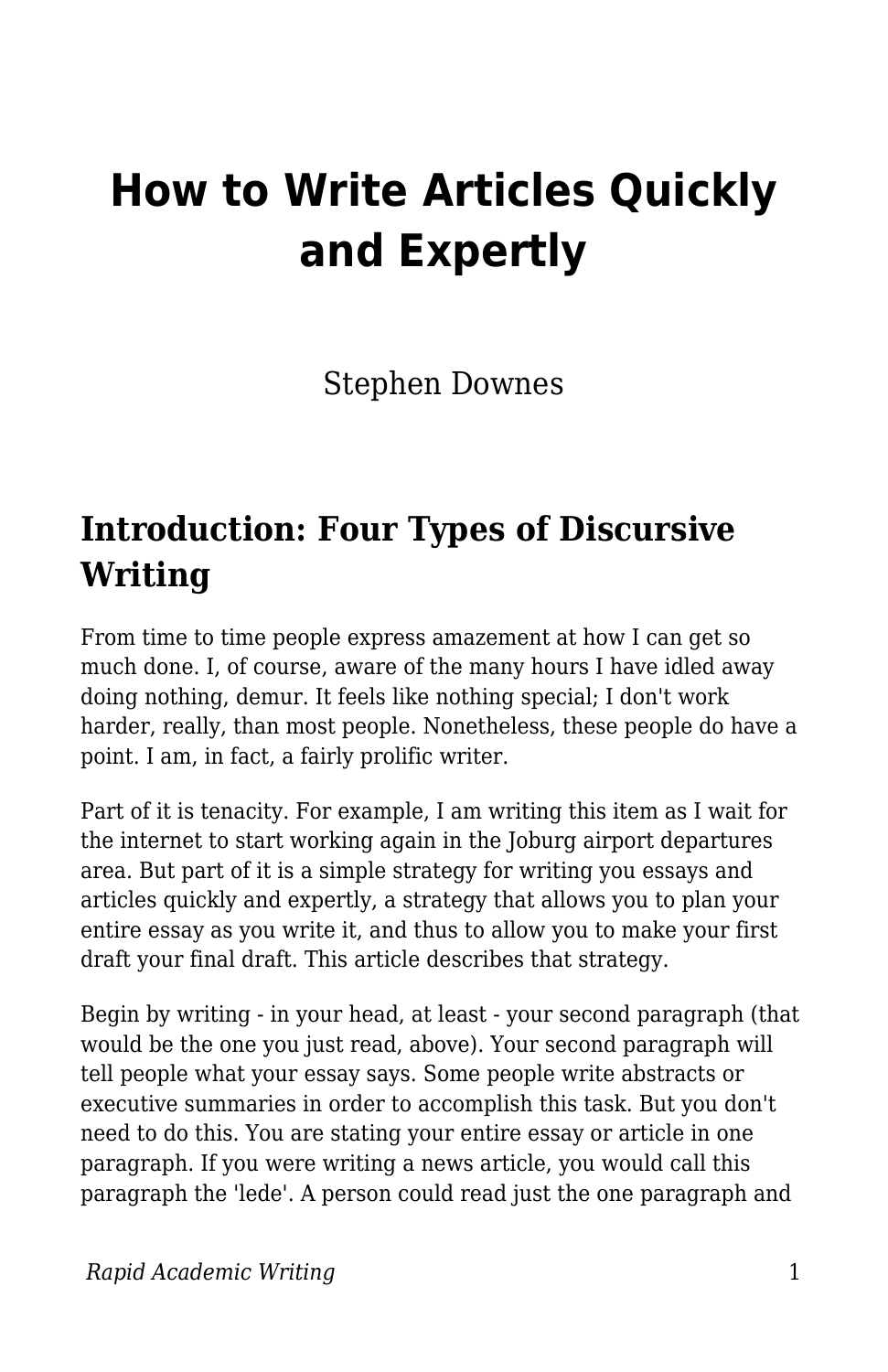know what you had to say.

But how do you write this paragraph? Reporters will tell you that writing the lede is the hardest part of writing an article. Because if you don't know what the story is, you cannot write it in a single paragraph. A reporter will sift through the different ways of writing the story - the different angles - and find a way to tell it. You, because you are writing an article or essay, have more options.

You have more options because there are four types of discursive writing. Each of these types has a distinct and easy structure, and once you know what sort of writing you are doing, the rest of the article almost writes itself. The four types of structure are: argument, explanation, definition, and description. So, as you think about writing your first paragraph, ask yourself, what sort of article are you writing. In this article, for example, I am writing a descriptive article.

These are your choices of types of article or essay:

*Argument*: convinces someone of something *Explanation*: tells why something happened instead of something else *Definition*: states what a word or concept means *Description*: identifies properties or qualities of things

An *argument* is a collection of sentences (known formally as 'propositions') intended to convince the reader that something is he case. Perhaps you want to convince people to take some action, to buy some product, to vote a certain way, or to believe a certain thing. The thing that you want to convince them to believe is the conclusion. In order to convince people, you need to offer one or more reasons. Those are the premises. So one type of article consists of premises leading to a conclusion, and that is how you would structure your first paragraph.

An *explanation* tells the reader why something is the case. It looks at some event or phenomenon, and shows the reader what sort of things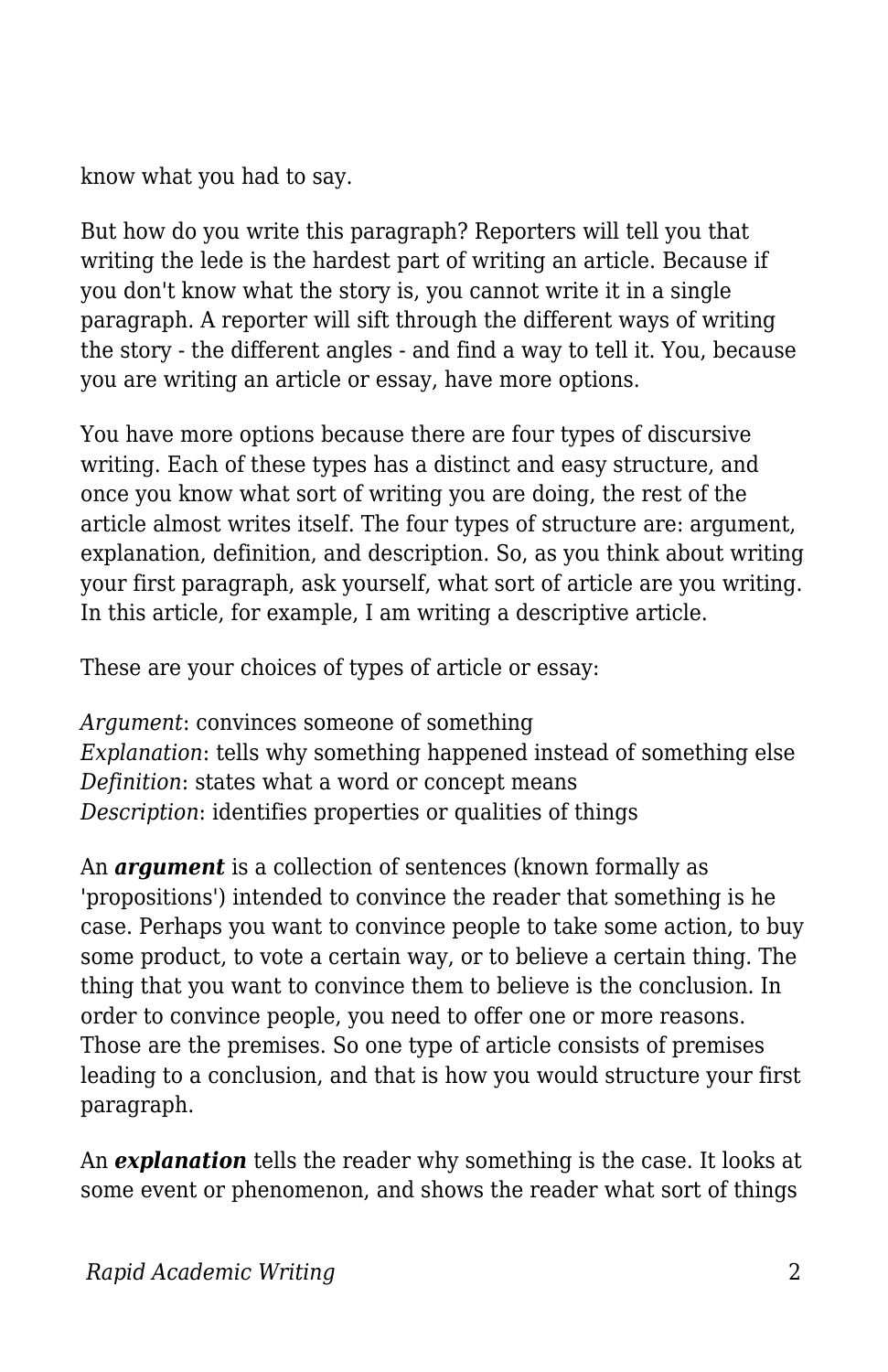led up to that event or phenomenon, what caused it to happen, why it came to be this way instead of some other way. An explanation, therefore, consists of three parts. First, you need to identify the thing being explained. Then, you need to identify the things that could have happened instead. And finally, you need to describe the conditions and principles that led to the one thing, and not the other, being the case. And so, if you are explaining something, this is how you would write your first paragraph.

A *definition* identifies the meaning of some word, phrase or concept. There are different ways to define something. You can define something using words and concepts you already know. Or you can define something by giving a name to something you can point to or describe. Or you can define something indirectly, by giving examples of telling stories. A definition always involves two parts: the word or concept being defined, and the set of sentences (or 'propositions') that do the defining. Whatever way you decide, this will be the structure of your article if you intend to define something.

Finally, a *description* provides information about some object, person, or state of affairs. It will consist of a series of related sentences. The sentences will each identify the object being defined, and then ascribe some property to that object. "The ball is red," for example, were the ball is the object and 'red' is the property. Descriptions may be of 'unary properties' - like colour, shape, taste, and the like, or it may describe a relation between the object and one or more other objects.

## **Organizing Your Writing**

The set of sentences, meanwhile, will be organized on one of a few common ways. The sentences might be in *chronological* order. "This happened, and then this happened," and so on. Or they may enumerate a *set of properties* ('appearance', 'sound', 'taste', 'small', 'feeling about', and the like). Or they may be *elements of a list* ("nine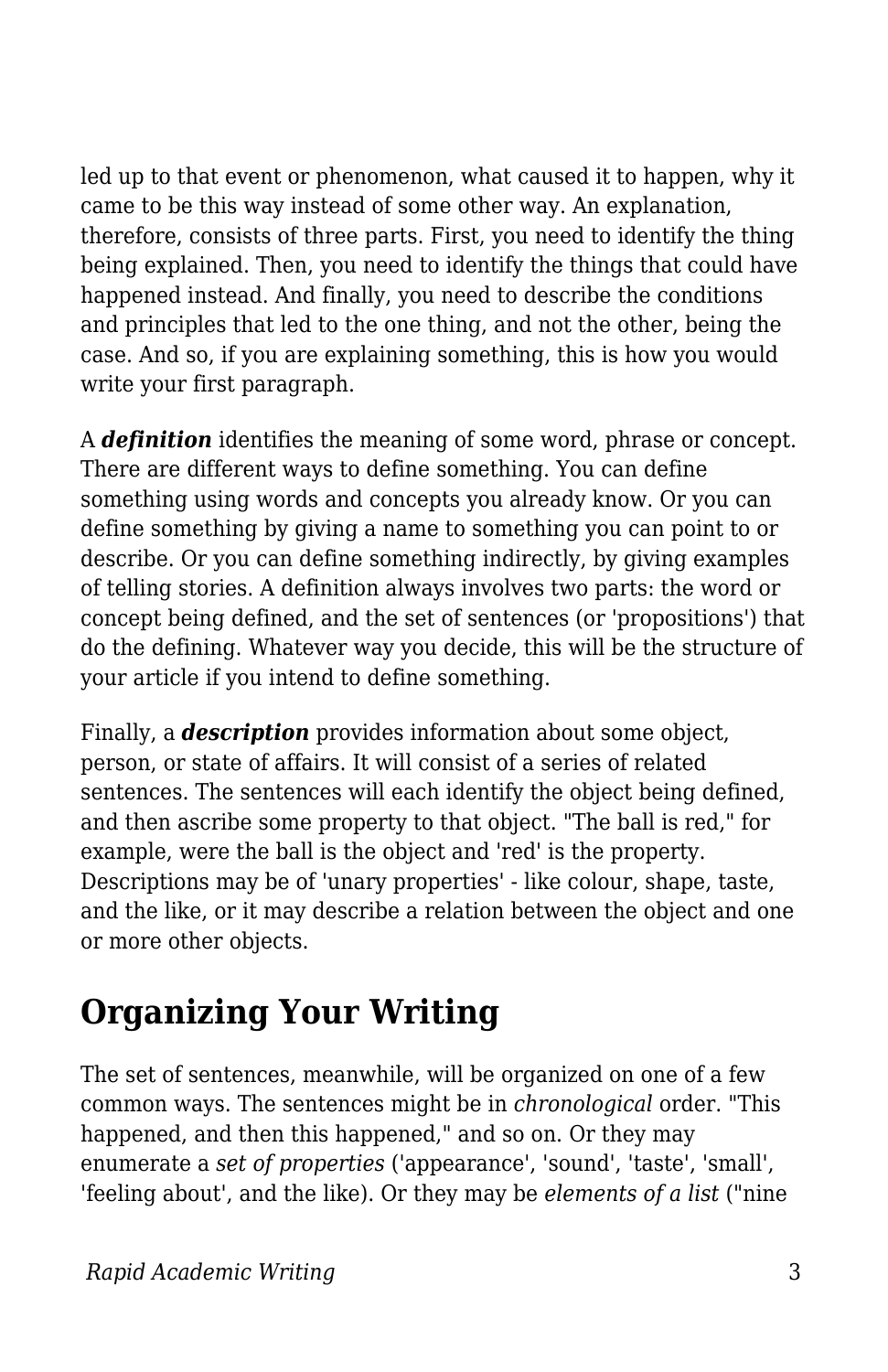rules for good technology," say, or "ten things you should learn"). Or, like the reporters, you may cover *the five W's*: who, what, where, when, why. Or the steps required to write an essay.

When you elect to write an essay or article, then, you are going to write one of these types of writing. If you cannot decide which type, then your purpose isn't clear. Think about it, and make the choice, before continuing. Then you will know the major parts of the article the premises, say, or the parts of the definition. Again, if you don't know these, your purpose isn't clear. Know what you want to say (in two or three sentences) before you decide to write.

You may at this point be wondering what happened to the first paragraph. You are, after all, beginning with the second paragraph. The first paragraph is used to 'animate' your essay or article, to give it life and meaning and context. In my own writing, my animation is often a short story about myself showing how the topic is important to me. Animating paragraphs may express feelings - joy, happiness, sadness, or whatever. They may consist of short stories or examples of what you are trying to describe (this is very common in news articles). Animation may be placed into your essay at any point. But is generally most effective when introducing a topic, or when concluding a topic.

For example, I have now concluded the first paragraph of my essay, and then expanded on it, thus ending the first major part of my essay. So now I could offer an example here, to illustrate my point in practice, and to give the reader a chance to reflect, and a way to experience some empathy, before proceeding. This is also a good place to offer a picture, diagram, illustration or chart of what you are trying to say in words.

Like this: the second paragraph sill consist of a set of statements. Here is what each of the four types look like:

Argument: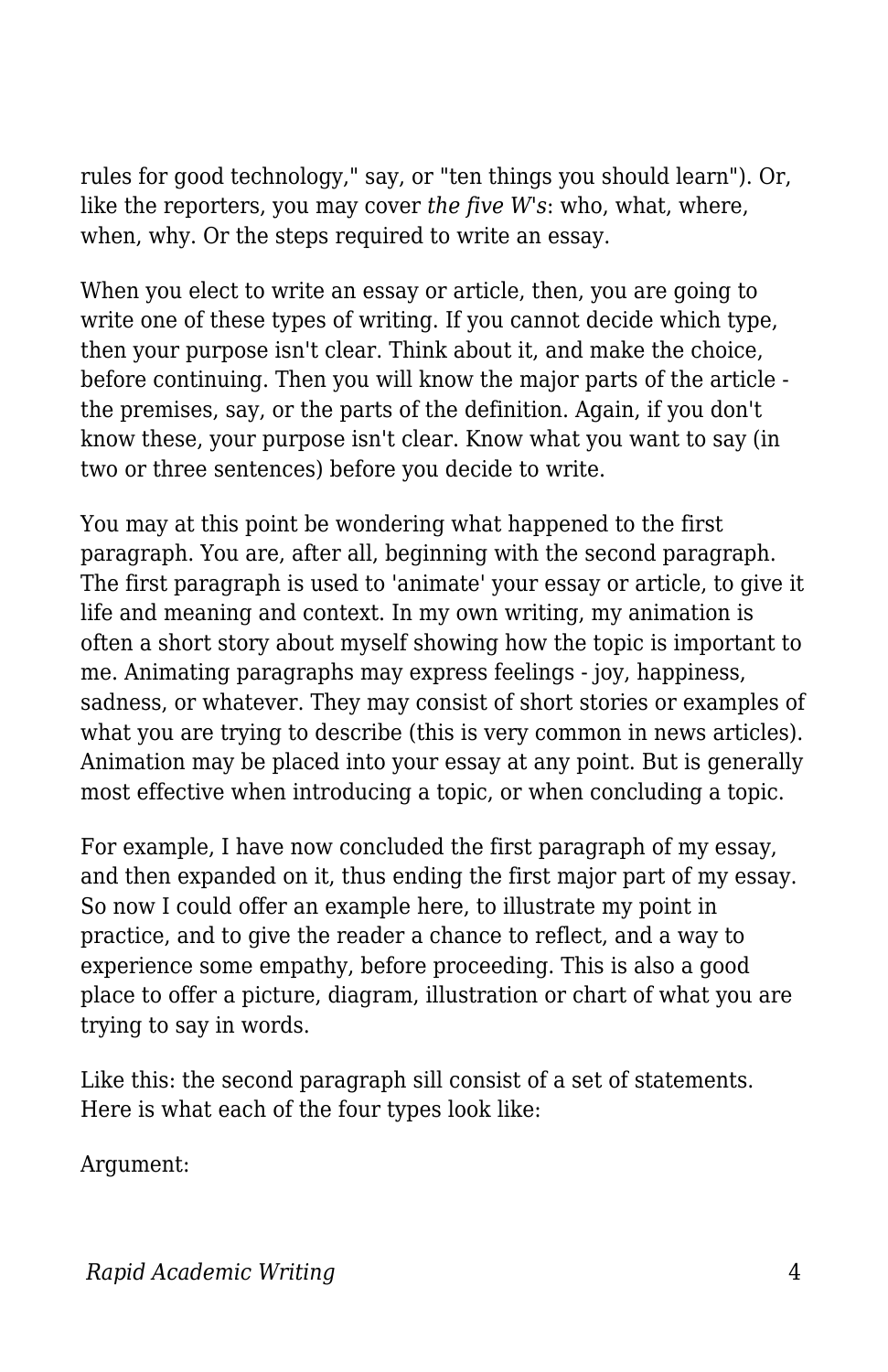Premise 1 Premise 2 ... (and more, if needed) Conclusion

Explanation:

Thing being explained Alternative possibilities Actual explanation

Definition:

Thing being defined Actual definition

Description:

Thing being described Descriptive sentence Descriptive sentence (and more, connected to the rest, as needed)

So now the example should have made the concept clearer. You should easily see that your second paragraph will consist of two or more distinct sentences, depending on what you are trying to say. Now, all you need to do is to write the sentences. But also, you need to tell your reader which sentence is which. In an argument, for example, you need to clearly indicate to the reader which sentence is your conclusion and which sentences are your premises.

#### **Indicator Words**

All four types of writing have their own indicator words. Let's look at each of the four types in more detail, and show (with examples, to animate!) the indicator words.

As stated above, an argument will consist of a conclusion and some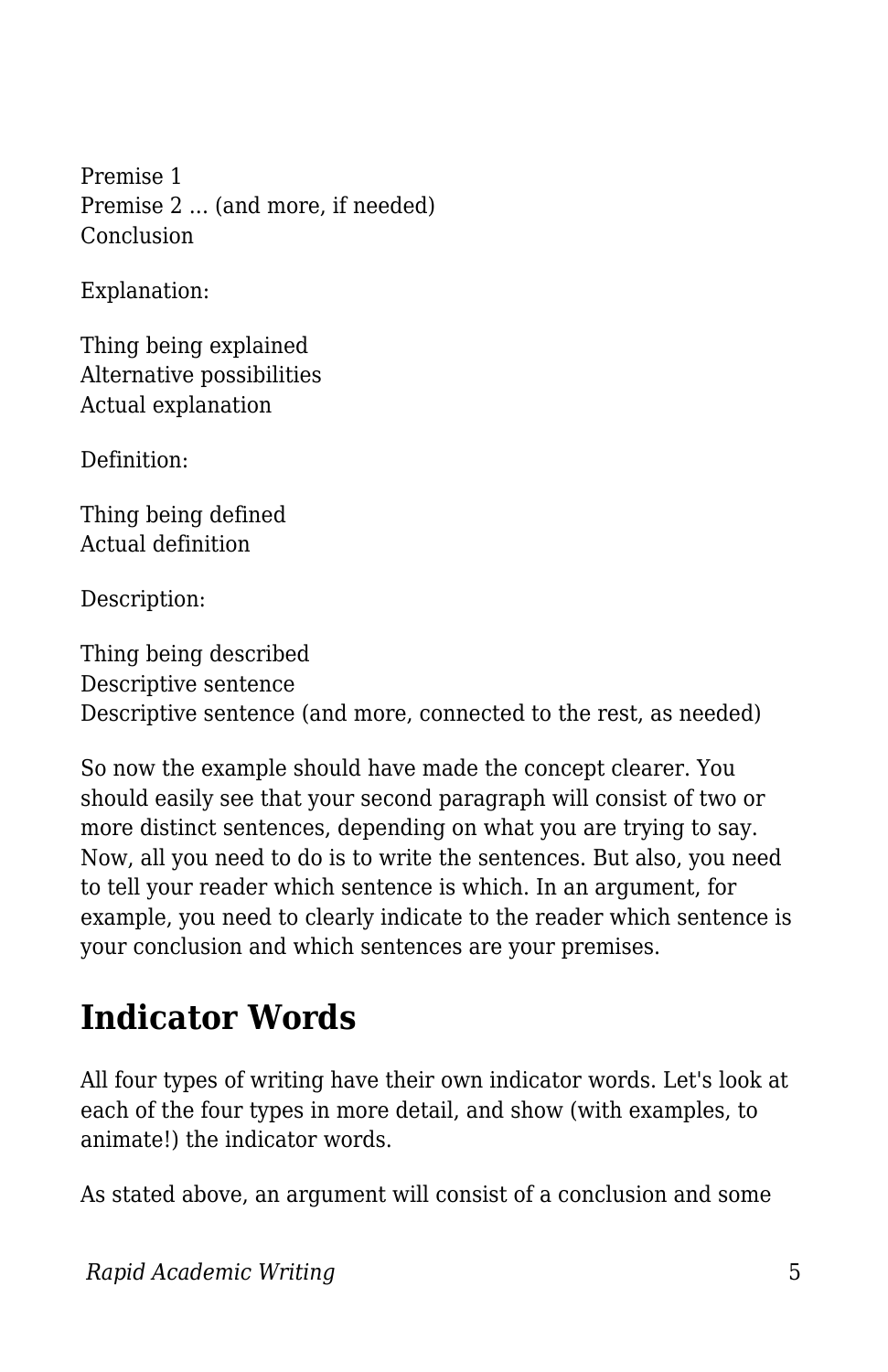premises. The conclusion is the most important sentence, and so will typically be stated first. For example, "Blue is better than red." Then a premise indicator will be used, to tell the reader that what follows is a series of premises. Words like 'because' and 'since' are common premise indicators (there are more; you may want to make a list). So your first paragraph might look like this: "Blue is better than red, *because* blue is darker than red, and all colours that are darker are better."

Sometimes, when the premises need to be stressed before the conclusion will be believed, the author will put the conclusion at the end of the paragraph. To do this, the author uses a conclusion indicator. Words like 'so' and 'therefore' and 'hence' are common conclusion indicators. Thus, for example, the paragraph might read: "Blue is darker than red, and all colours that are darker are better, *so* blue is better than red."

You should notice that indicator words like this help you understand someone else's writing more easily as well. Being able to spot the premises and the conclusion helps you spot the structure of their article or essay. Seeing the conclusion indicator, for example, tells you that you are looking at an argument, and helps you spot the conclusion. It is good practice to try spotting arguments in other writing, and to create arguments of your own, in our own writing.

*Arguments* can also be identified by their form. There are different types of argument, which follow standard patterns of reasoning. These patterns of reasoning are indicated by the words being used. Here is a quick guide to the types of arguments:

*Inductive argument*: the premise consists of a 'sample', such as a series of experiences, or experimental results, or polls. Watch for words describing these sorts of observation. The conclusion will be inferred as a generalization from these premises. Watch for words that indicate a statistical generalization, such as 'most', 'generally,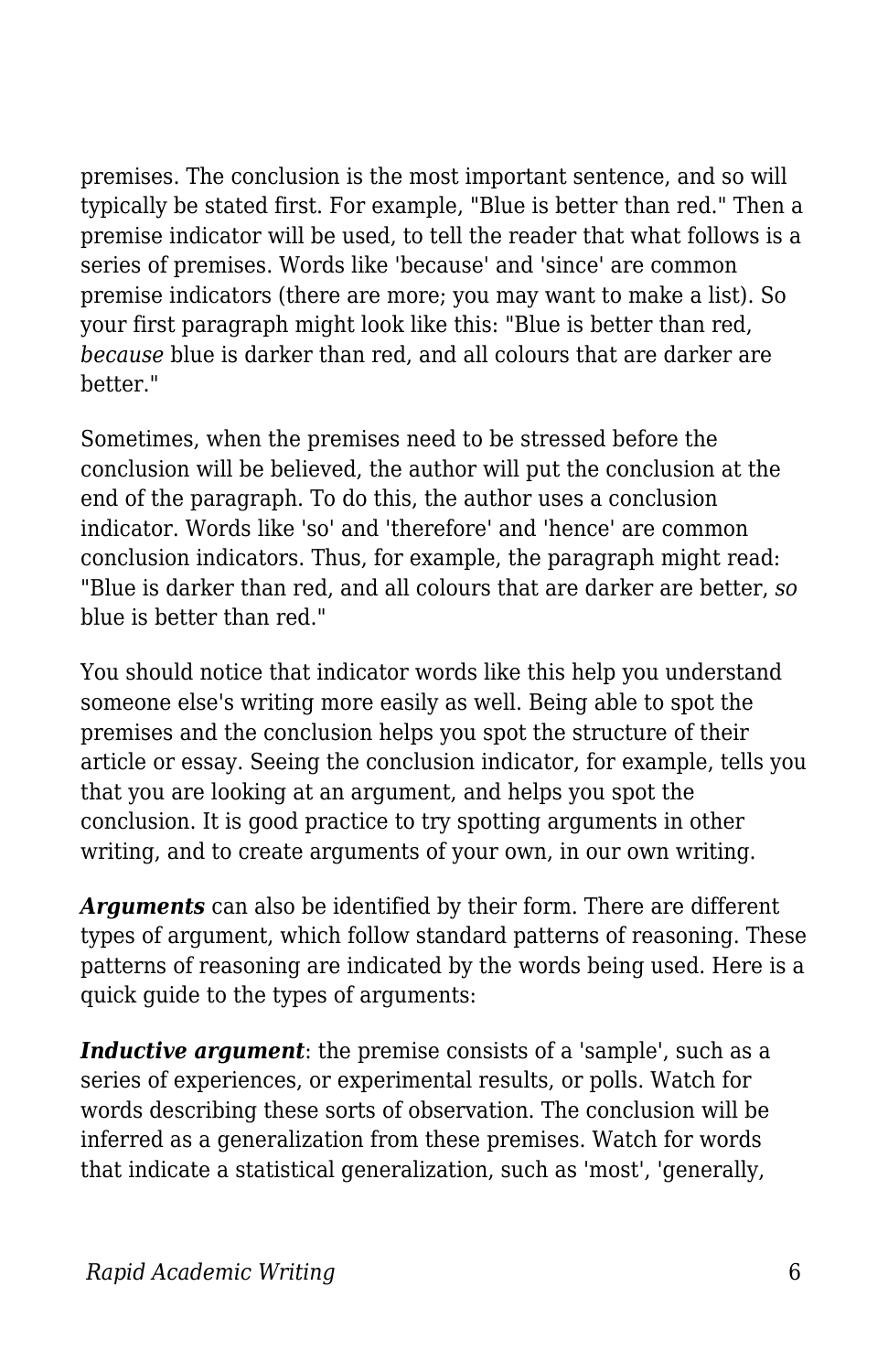'usually', 'seventy percent', 'nine out of ten'. Also, watch for words that indicate a universal generalization, such as 'always' and 'all'.

A special case of the inductive argument is the *causal generalization*. If you want someone to believe that one thing causes another, then you need to show that there are many cases where the one thing was followed by the other, and also to show that when the one thing didn't happen, then the other didn't either. This establishes a 'correlation'. The argument becomes a causal argument when you appeal to some general principle or law of nature to explain the correlation. Notice how, in this case, an explanation forms one of the premises of the argument.

*Deductive argument*: the premises consist of propositions, and the conclusion consists of some logical manipulation of the premises. A *categorical* argument, for example, consists of reasoning about sets of things, so watch for words like 'all', 'some' and 'none'. Many times, these words are implicit; they are not started, but they are implied. When I said "Blue is better than red" above, for example, I meant that "blue is always better than red," and that's how you would have understood it.

Another type of deductive argument is a *propositional* argument. Propositional arguments are manipulations of sentences using the words 'or', 'if', and 'and'. For example, if I said "Either red is best or blue is best, and red is not best, so blue is best," then I have employed a propositional argument.

It is useful to learn the basic argument forms, so you can very clearly indicate which type of argument you are providing. This will make your writing clearer to the reader, and will help them evaluate your writing. And in addition, this will make easier for you to write your article.

See how the previous paragraph is constructed, for example. I have stated a conclusion, then a premise indicator, and then a series of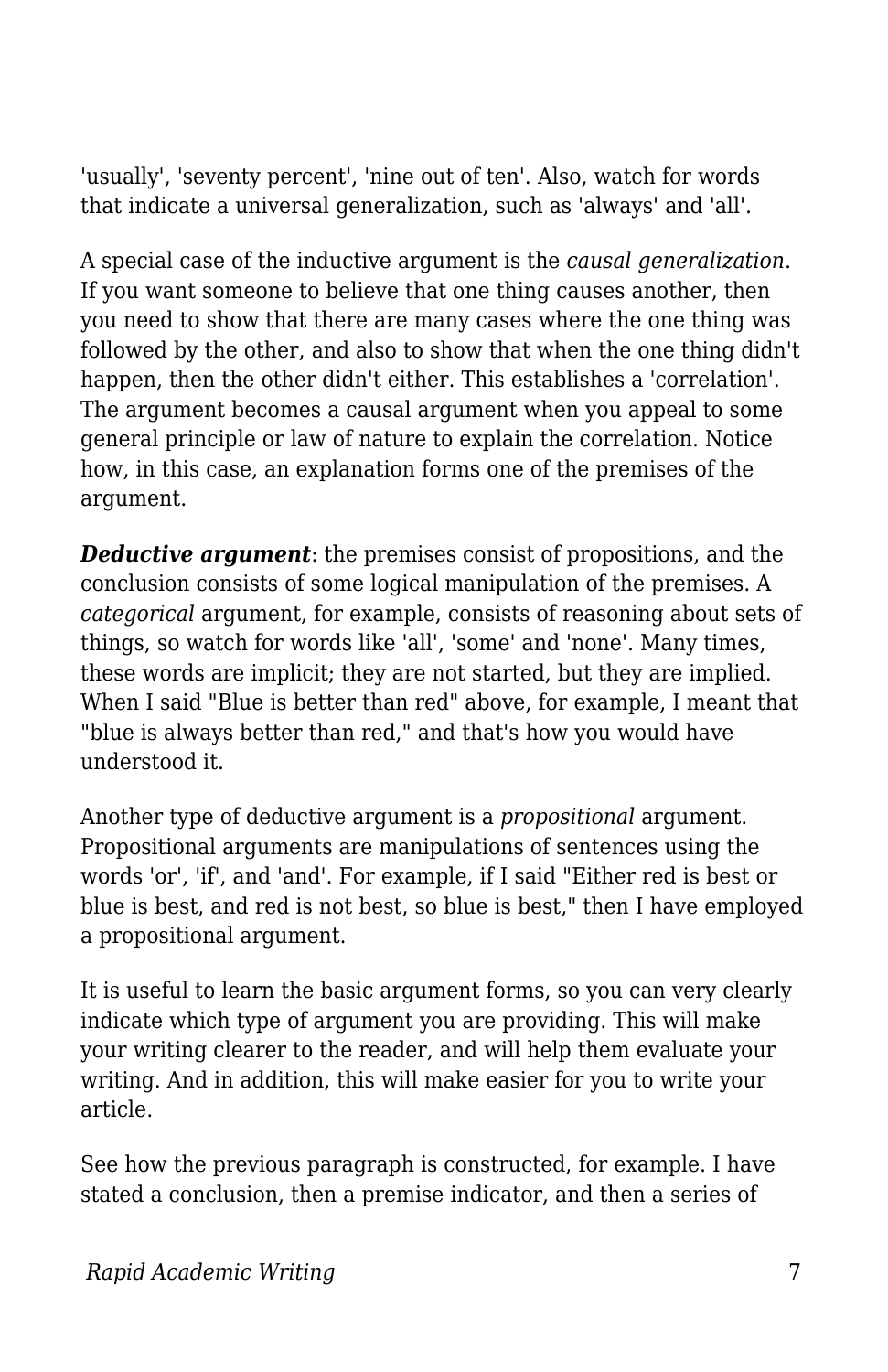premises. It was very easy to writing the paragraph; I didn't even need to think about it. I just wrote something I thought was true, then provided a list of the reasons I thought it was true. How hard is that?

In a similar manner, an *explanation* will also use indicator words. In fact, the indicator words used by explanations are very similar to those that are used by arguments. For example, I might explain by saying "The grass is green because it rained yesterday." I am explaining why the grass is green. I am using the word 'because' as an indicator. And my explanation is offered following the word 'because'.

People often confuse arguments and explanations, because they use similar indicator words. So when you are writing, you can make your point clearer by using words that will generally be unique to explanations.

In general, explanations are answers to 'why' questions. They consider why something happened 'instead of' something else. And usually, they will say that something was 'caused' by something else. So when offering an explanation, use these words as indicators. For example: "It rained yesterday. That's why the grass is green, instead of brown."

Almost all explanations are *causal explanations,* but in some cases (especially when describing complex states and events) you will also appeal to a *statistical explanation*. In essence, in a statistical explanation, you are saying, "it had to happen sometime, so that's why it happened now, but there's no reason, other than probability, why it happened this time instead o last time or next time." When people see somebody who was killed by lightening, and they say, "His number was just up," they are offering a statistical explanation.

*Definitions* are trickier, because there are various types of definition. I will consider three types of definition: ostensive, lexical, and implicit.

An '*ostensive*' definition is an act of naming by pointing. You point to a dog and you say, "That's a dog." Do this enough times, and you have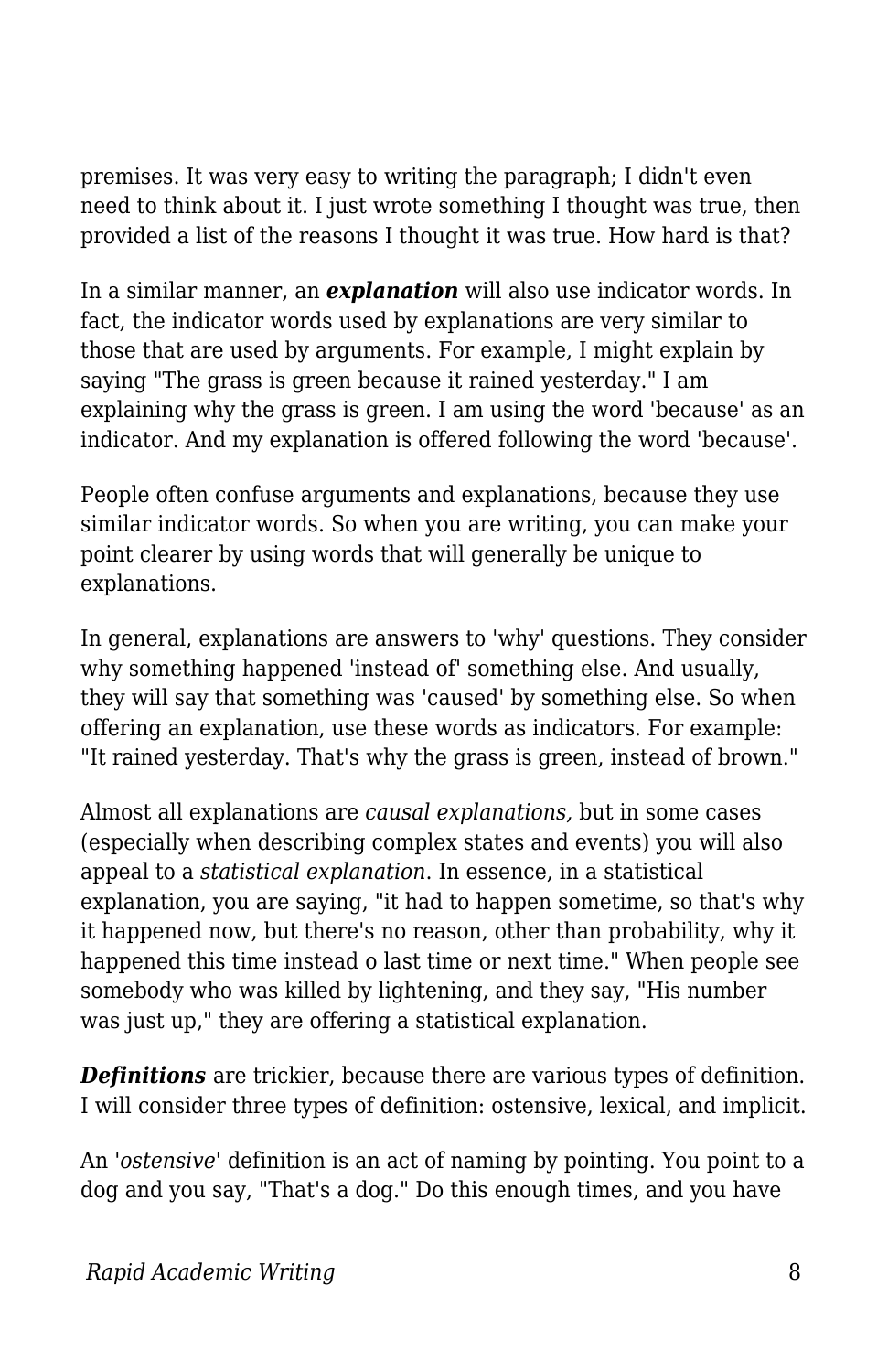defined the concept of a dog. It's harder to point in text. But in text, a description amounts to the same thing as pointing. "The legs are shorter than the tail. The colour is brown, and the body is very long. That's what I mean by a 'wiener dog'." As you may have noticed, the description is followed by the indicator words "that's what I mean by". This makes it clear to the reader that you are defining by ostension.

A '*lexical*' definition is a definition one word or concept in terms of some other word or concept. Usually this is describes as providing the 'necessary and sufficient conditions' for being something. Another way of saying the same thing is to say that when you are defining a thing, you are saying that 'all and only' these things are the thing being defined. Yet another way of saying the same thing is to say that the thing belongs to such and such a category (all dogs are animals, or, a dog is necessarily an animal) and are distinguished from other members in such and such a way (only dogs pant, or, saying a thing is panting is sufficient to show that it is a dog).

That may seem complicated, but the result is that a lexical definition has a very simply and easy to write form: A (thing being defined) is a type of (category) which is (distinguishing feature). For example, "A dog is an animal that pants."

This sentence may look just like a description, so it is useful to indicate to the reader that you are defining the term 'dog', and not describing a dog. For example, "A 'dog' is defined as 'an animal that pants'." Notice how this is clearly a definition, and could not be confused as a mere description.

The third type of definition is an *implicit* definition. This occurs when you don't point to things, and don't place the thing being defined into categories, but rather, list instances of the thing being defined. For example, "Civilization is when people are polite to each other. When people can trust the other person. When there is order in the streets." And so on. Or: "You know what I mean. Japan is civilized. Singapore is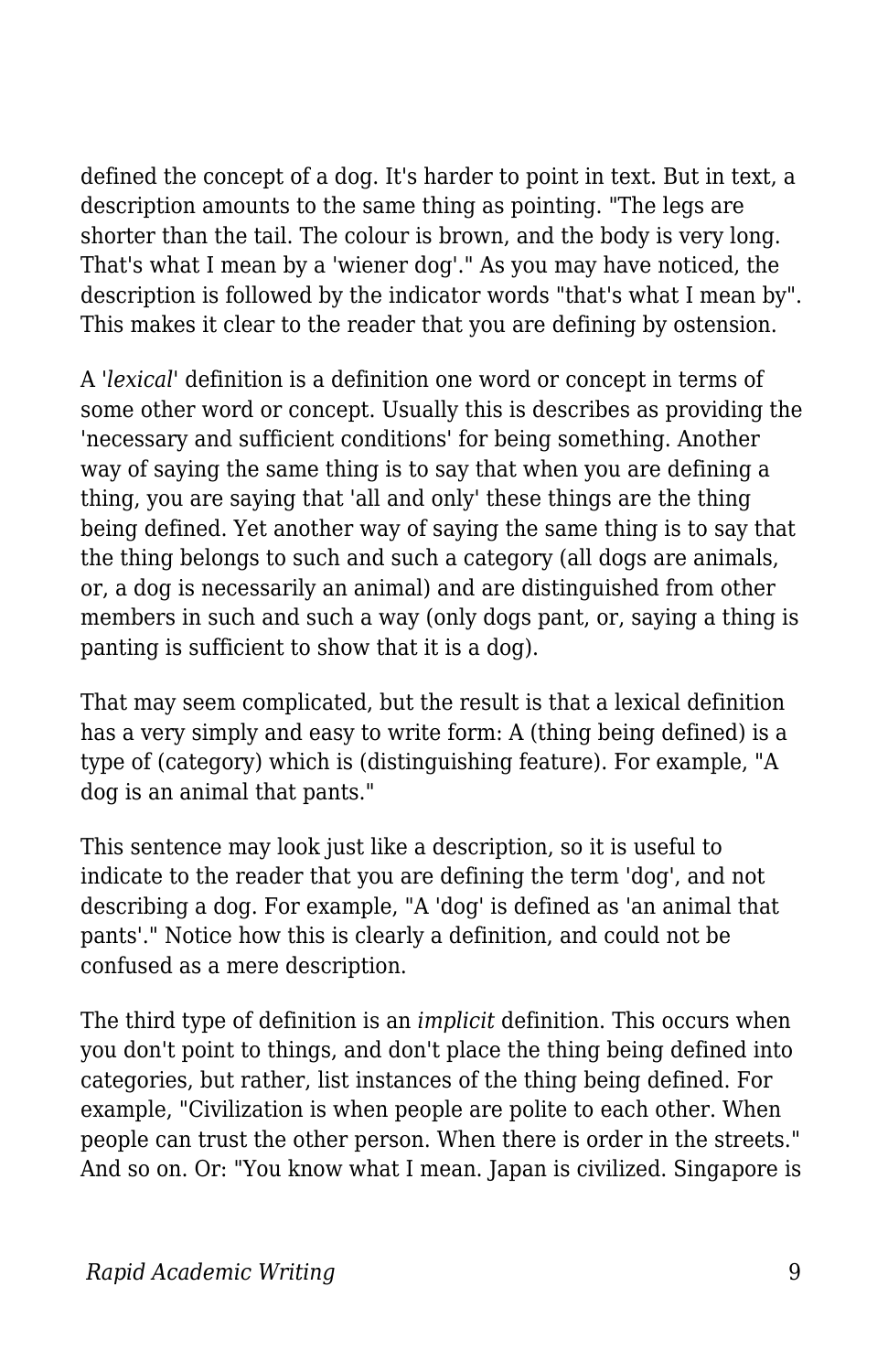civilized. Canada is civilized." Here we haven't listed necessary and sufficient conditions, but rather, offered enough of a description as to allow people to recognize instances of 'civilization' by their resemblance to the things being described.

Finally, the *description* employs the 'subject predicate object' form that you learned in school. The 'subject' is the thing being described. The 'predicate' is something that is true of the subject - some action it is undertaking, or, if the predicate is 'is', some property that it possesses. And the 'object' may be some other entity that forms a part of the description.

As mentioned, the sentences that form a description are related to each other. This relation is made explicit with a set of indicator words. For example, if the relation is chronological, the words might be 'first'... 'and then'... 'and finally'...! Or, 'yesterday'... 'then today'... 'and tomorrow'...

In this essay, the method employed was to identify a list of things argument, explanation, definition, and description - and then to use each of these terms in the sequence. For example, "An argument will consist of a ..." Notice that I actually went through this list twice, first describing the parts of each of the four items, and then describing the indicator words used for each of the four items. Also, when I went through the list the second time, I offered for each type of sentence a subdivision. For example, I identified inductive and deductive arguments.

#### **Summary**

So, now, here is the full set of types of things I have described (with indicator words in brackets):

Argument (premise: 'since', 'because'; conclusion: 'therefore', 'so')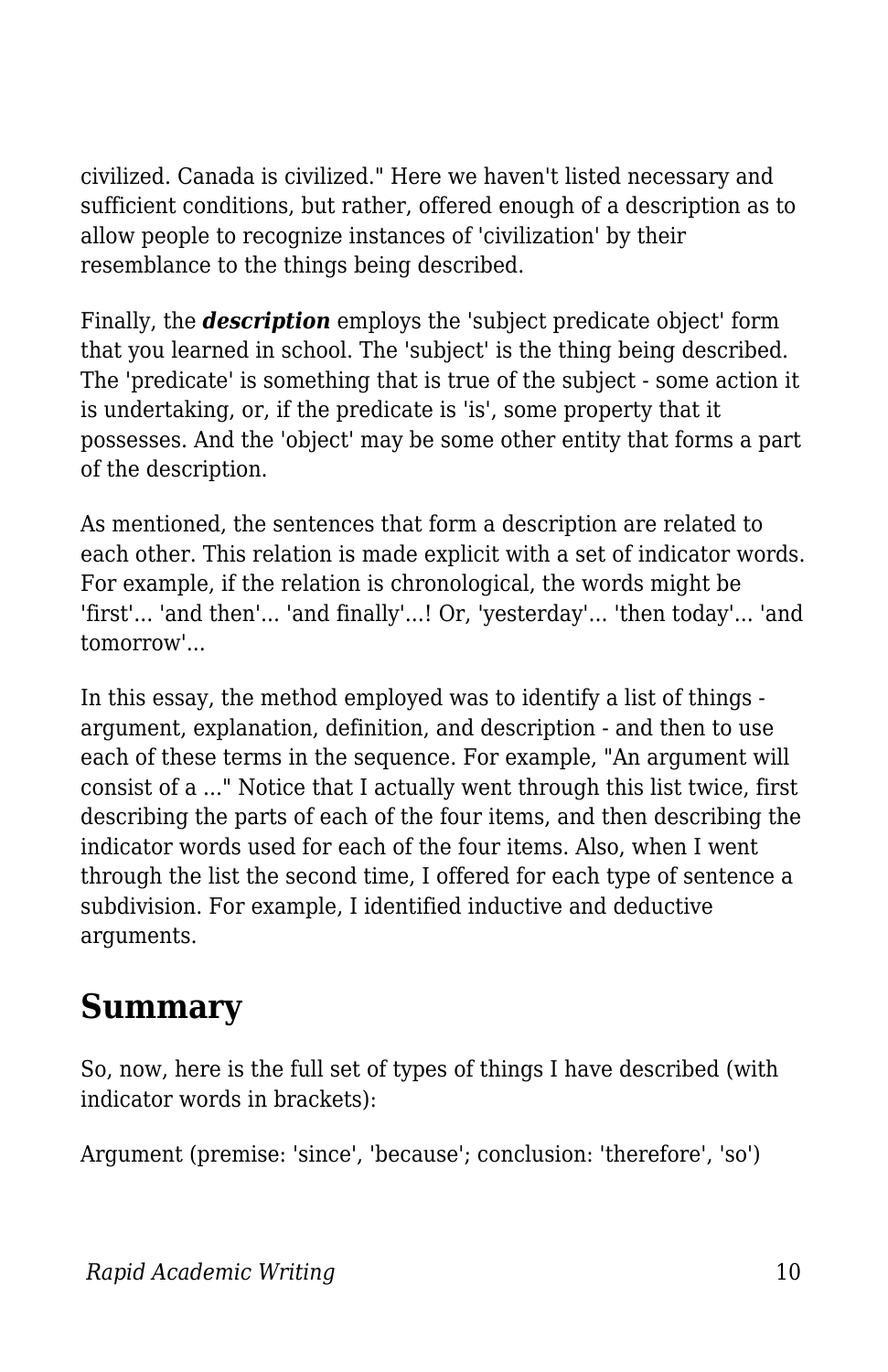Deductive

Categorical ('all', 'only', 'no', 'none', 'some')

Propositional ('if', 'or', 'and')

Inductive

Generalization ('sample', 'poll', 'observation')

Statistical ('most', 'generally, 'usually', 'seventy percent', 'nine out of ten')

Universal ('always' and 'all')

Causal ('causes')

Explanation ('why', 'instead of')

Causal ('caused')

Statistical ('percent', 'probability')

Definition ('is a', 'is defined as')

Ostensive ( 'That's what I mean by...' )

Lexical ('All', 'Only', 'is a type of', 'is necessarily')

Implicit ('is a', 'for example')

Description

Chronology ('yesterday', 'today')

Sensations ('seems', 'feels', 'appears', etc.,)

List ('first', 'second', etc.)

*Rapid Academic Writing* 11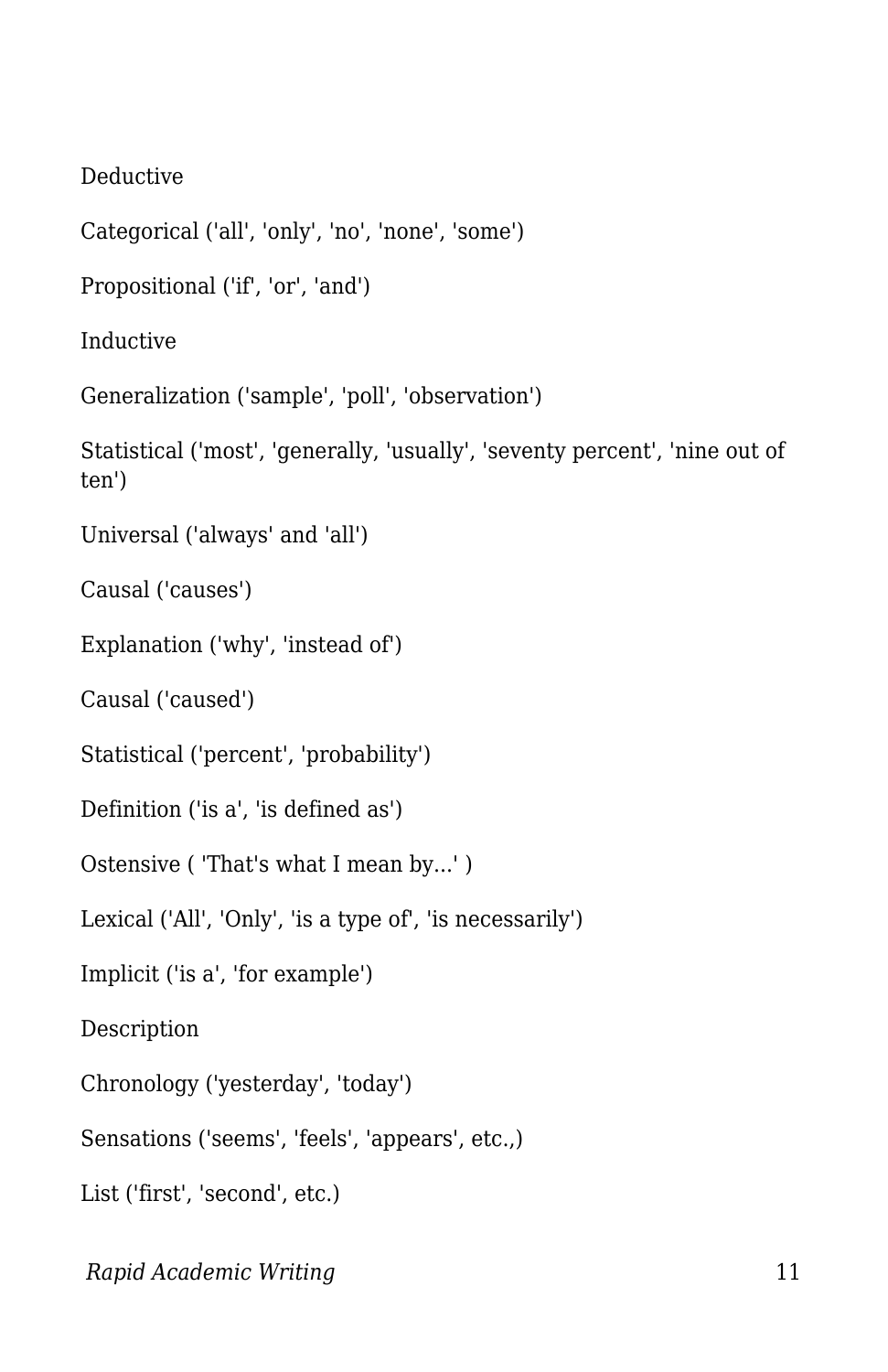5 W's ('who', 'what', 'where', 'when', 'why')

### **Complex Forms**

As you have seen in this article, each successive iteration (which has been followed by one of my tables) has been more and more detailed. You might ask how this is so, if there are only four types of article or essay.

The point is, each sentence in one type of thing might be a whole set of sentence of another type of thing. This is most clearly illustrated by looking at an argument.

An argument is a conclusion and some premises. Like this:

Statement 1, and Statement 2, Thus, Statement 3

But each premise might in turn be the conclusion of another argument. Like this:

Statement 4, and Statement 5, Thus, Statement 1

Which gives us a complex argument: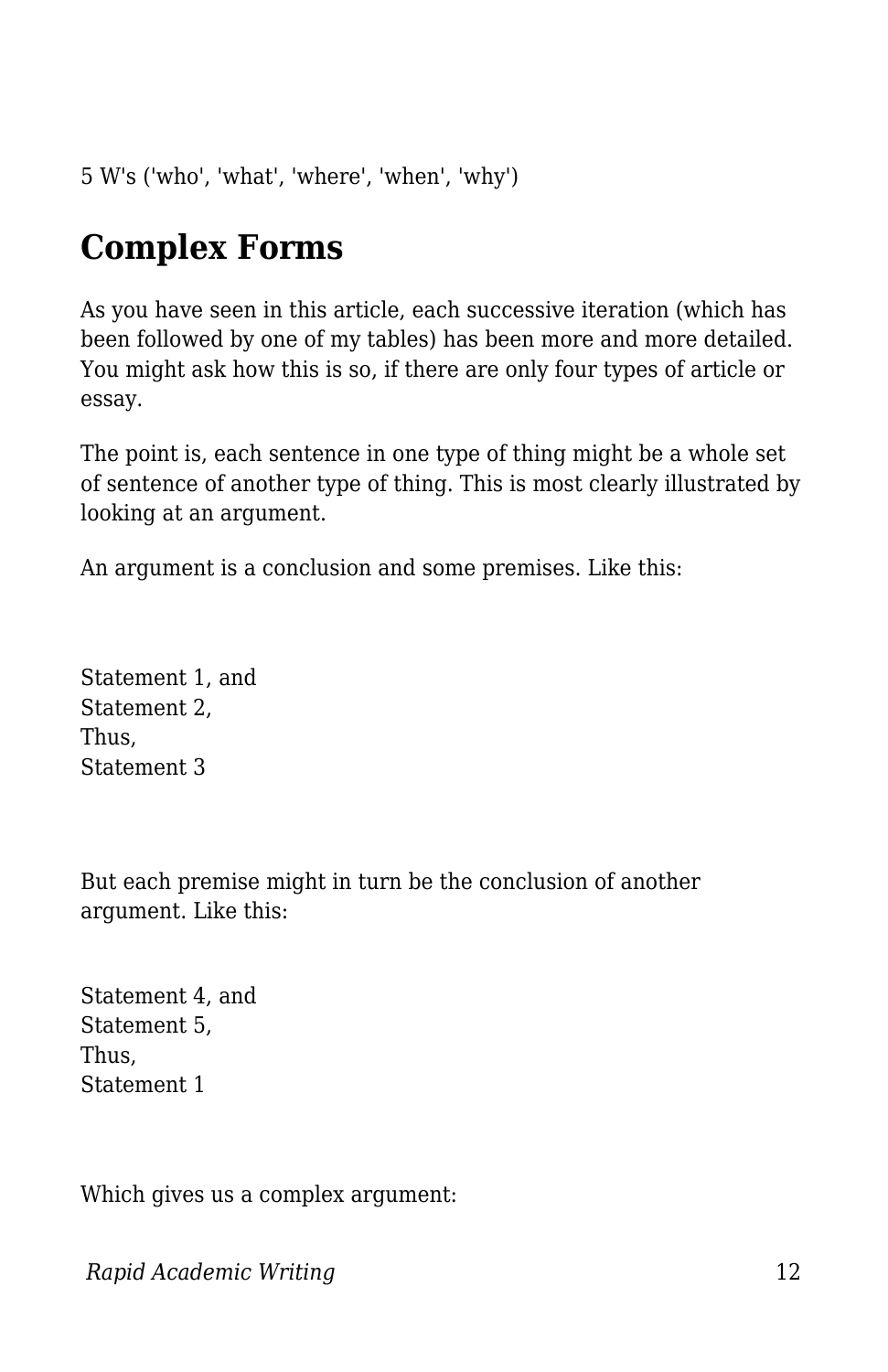Statement 4, and Statement 5, Thus, Statement 1 Statement 2 Thus Statement 3

But this can be done with all four types of paragraph. For example, consider this:

Statement 1 (which is actually a definition, with several parts) Statement 2 (which is actually a description) Thus, Statement 3

So, when you write your essay, you pick the main thing you want to say. For example:

Second paragraph:

Statement 1, and Statement 2 **Thus** Statement 3

Third paragraph:

Statement 4 (thing being defined) Statement 5 (properties) Statement 1 (actual definition)

Fourth Paragraph

*Rapid Academic Writing* 13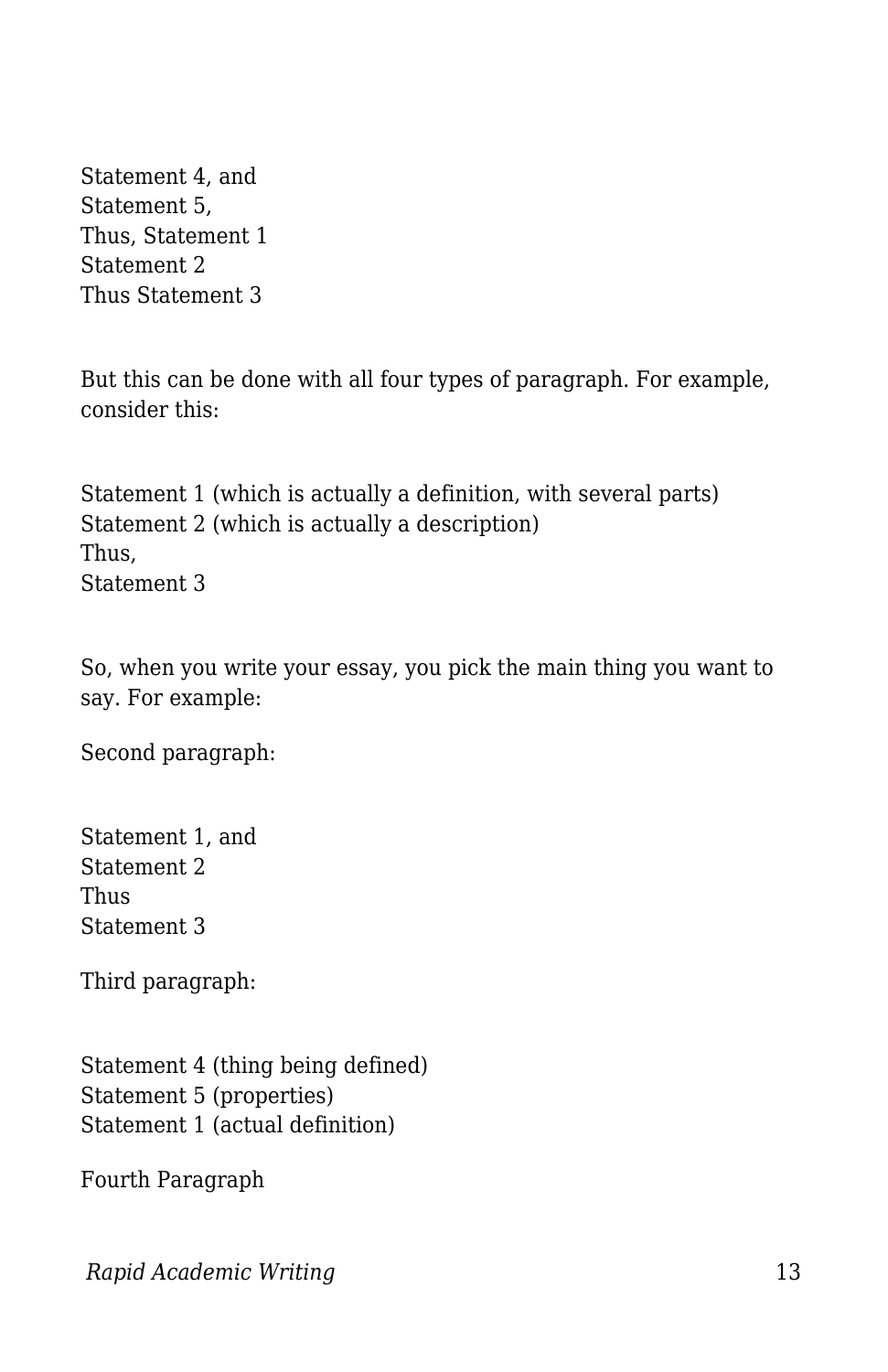Statement 5 (first statement of description) Statement 6 (second statement of description) Statement 2 (summary of description)

As you can see, each simple element of an essay - premise, for example - can become a complex part of an essay - the premise could be the conclusion of an argument, for example.

And so, when you write your essay, you just go deeper and deeper into the structure.

And you may ask: where does it stop?

For me, it stops with descriptions - something I've seen or experienced, or a reference to a study or a paper. To someone else, it all reduces to definitions and axioms. For someone else, it might never stop.

But you rarely get to the bottom. You simply go on until you've said enough. In essence, you give up, and hope the reader can continue the rest of the way on his or her own.

And just so with this paper. I would now look at each one of each type of argument and explanation, for example, and identify more types, or describe features that make some good and some bad, or add many more examples and animations.

But my time is up, I need to board my flight, so I'll stop here.

Nothing fancy at the end. Just a reminder, that this is how you can write great articles and essays, first draft, every time. Off the top of your head.

Johannesburg, September 13, 2006